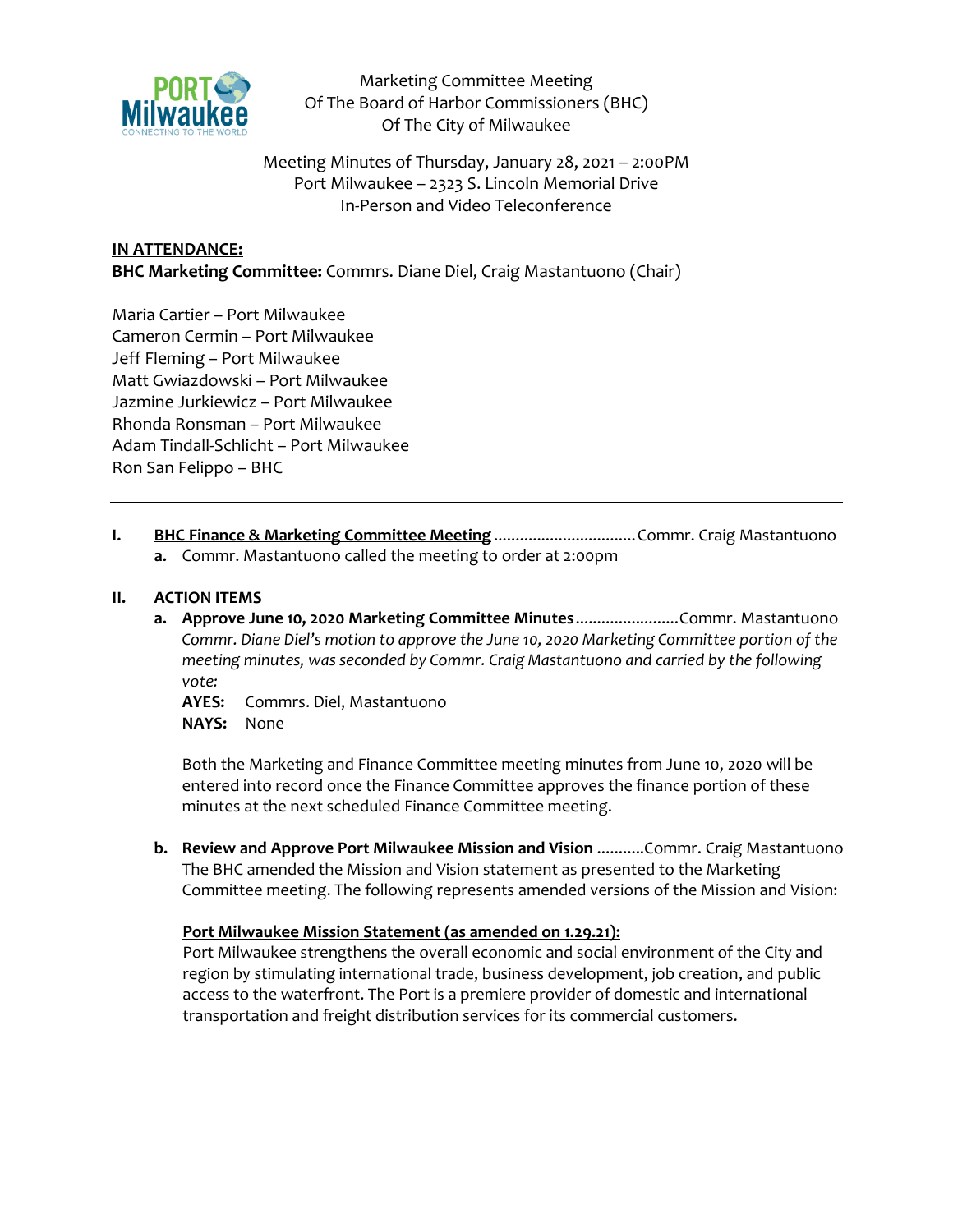## **Port Milwaukee Vision (as amended on 1.29.21):**

The Port sustains Milwaukee as a water-centric city, where businesses thrive in a robust, Port-led regional maritime economy, and where everyone can work, live and play through access to water-based commerce, recreation and leisure.

*Commr. Diane Diel's motion to approve the amended Mission and Vision, and forward to the full BHC for final consideration, was seconded by Commr. Craig Mastantuono and carried by the following vote:*

**AYES:** Commrs. Diel, Mastantuono **NAYS:** None

### **III. INFORMATIONAL UPDATES**

**a. Overview of 2020 Port Annual Tonnage** .....................................................Jazmine Jurkiewicz The Port was able to process 2.8 million tons of cargo in 2020, exceeding previous years' averages with higher than expected averages in cements and grains, which, itself, experienced an 82% increase.

Adam Tindall-Schlicht mentioned three (3) takeaways from 2020's performance;

- 1) For the first time in 15 years, the Port has two (2) consecutive years of commercial growth;
- 2) Most port authorities nationwide are down in performance by 15-20% in 2020. Port Milwaukee is one of the few that experienced an overall increase in utilization;
- 3) The Port experienced the highest tonnage in Milwaukee Harbor since coal was eliminated as a tonnage product. A functional foundation was laid by the BHC in earlier years giving the Port the opportunity to see the benefits of this change.

Commr. Craig Mastantuono congratulated the Port staff on a job well done.

**b. Overview of 2020 Facebook Performance Metrics** ...............................Adam Tindall-Schlicht The Port manages three (3) social media accounts: Facebook, LinkedIn and Twitter. The Port currently does not invest any funds for outsourcing. All posted and shared content is distributed organically. Maria Cartier and Adam Tindall-Schlicht are working toward implementing a more robust social media posture for future use, primarily, once the pandemic is more effectively managed.

The Port posts information, on average, one (1) to three (3) times per week. Followers have increased by 17.3%. The Port also saw several posts reach viral status. Viral status on Facebook is defined as a post that has generated a great deal of attention in the form of a high number of likes, shares, and comments.

Commr. Craig Mastantuono suggested that staff who post news stories about the Port should include the Port Facebook page in a tag as to increase audience engagement, and knowledge of the Port.

- **c. Preview of 2020 Annual Report**............................................................................ Maria Cartier Maria Cartier presented topics that will be covered in the upcoming 2020 Port of Milwaukee Annual Report:
	- Letters from the Mayor and Port Director
	- January 2020 Flood Event & Infrastructure Planning